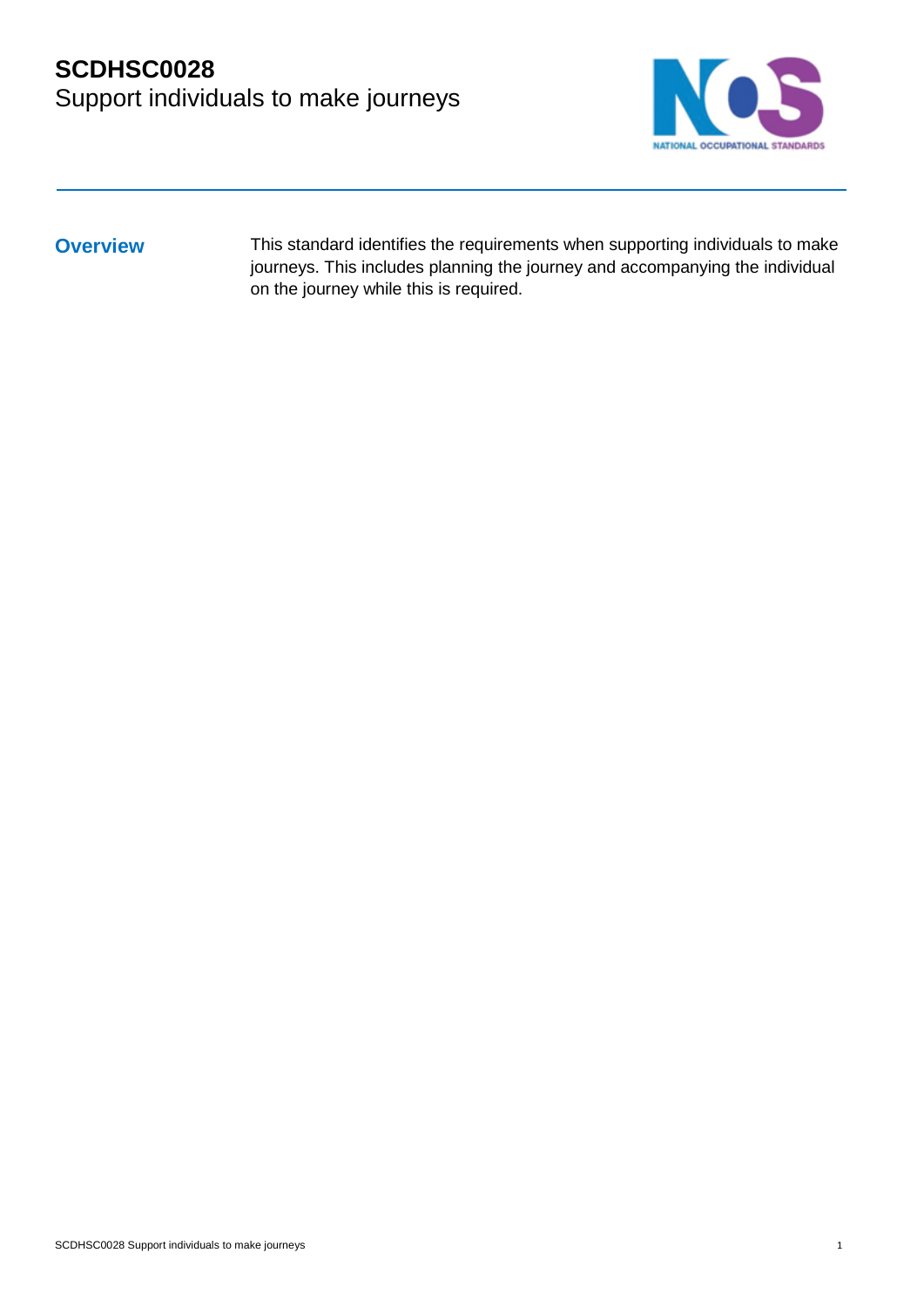| <b>Performance</b><br>criteria |                 | Support individuals to plan journeys                                                                                                                                                            |
|--------------------------------|-----------------|-------------------------------------------------------------------------------------------------------------------------------------------------------------------------------------------------|
| You must be able to:           | P <sub>1</sub>  | work with the individual to agree the purpose of the journey                                                                                                                                    |
|                                | P <sub>2</sub>  | support the active participation of the individual in planning the<br>journey                                                                                                                   |
|                                | P <sub>3</sub>  | work with the individual to identify the level and type of support they<br>will need when planning and making the journey, taking account of<br>potential risks and benefits                    |
|                                | P4              | agree your contribution to planning the journey                                                                                                                                                 |
|                                | P <sub>5</sub>  | support the individual to access and use information needed to plan<br>the journey                                                                                                              |
|                                | P <sub>6</sub>  | support the individual to plan all aspects of the journey                                                                                                                                       |
|                                | P7              | arrange with the individual if and where you will meet them during<br>the journey and how you will fit in with any requirements for privacy                                                     |
|                                | P <sub>8</sub>  | rehearse the plan where appropriate                                                                                                                                                             |
|                                | P <sub>9</sub>  | identify with the individual the successes and any difficulties they                                                                                                                            |
|                                |                 | have had in the journey planning process                                                                                                                                                        |
|                                |                 | Accompany individuals on journeys                                                                                                                                                               |
| You must be able to:           | P <sub>10</sub> | agree with the individual the reasons why you are accompanying<br>them on the journey                                                                                                           |
|                                | P <sub>11</sub> | ensure the individual has taken any required medication prior to the<br>journey and takes with them any medication needed                                                                       |
|                                | P <sub>12</sub> | carry out your agreed part of the plan                                                                                                                                                          |
|                                | P <sub>13</sub> | support the individual in carrying out their part of the plan                                                                                                                                   |
|                                | P14             | accompany the individual as agreed in their care plan and<br>according to legal and work setting requirements                                                                                   |
|                                | P <sub>15</sub> | work with the individual to be as independent as possible when<br>making the journey, while taking account of any risks                                                                         |
|                                | P <sub>16</sub> | respond appropriately to planned and unexpected changes during<br>the journey                                                                                                                   |
|                                | P <sub>17</sub> | cease to accompany the individual at the point agreed in the care<br>plan and according to their preferences and needs, while taking<br>account of any risks                                    |
|                                | P <sub>18</sub> | review with the individual, key people and others whether the<br>journey met the planned outcomes, whether the support was<br>effective and any changes that should be made for future journeys |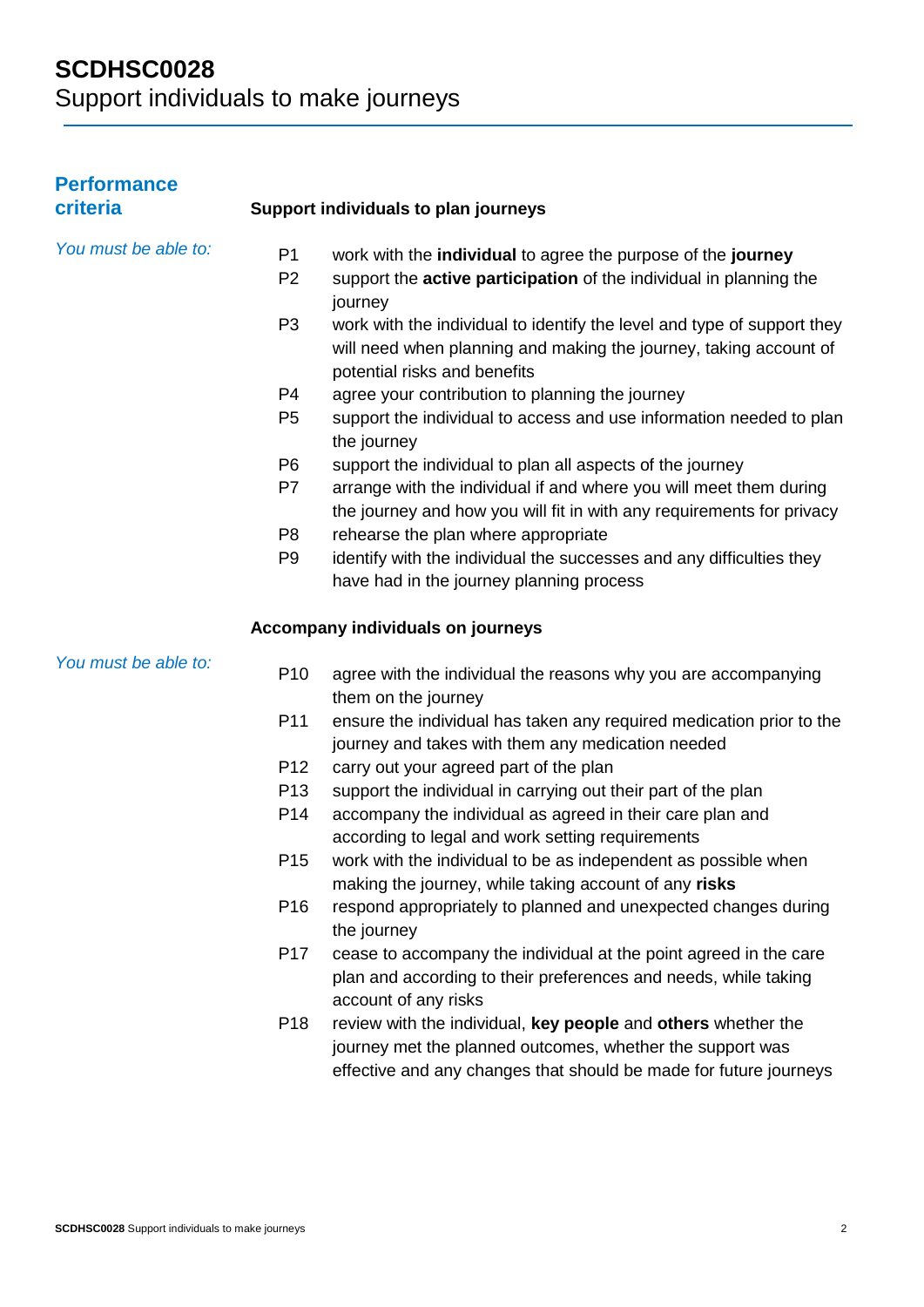| <b>Knowledge and</b><br>understanding | <b>Rights</b>   |                                                                                                                                                    |
|---------------------------------------|-----------------|----------------------------------------------------------------------------------------------------------------------------------------------------|
| You need to know and<br>understand:   | K <sub>1</sub>  | Work setting requirements on equality, diversity, discrimination and<br>human rights                                                               |
|                                       | K <sub>2</sub>  | Your role supporting rights, choices, wellbeing and active<br>participation                                                                        |
|                                       | K <sub>3</sub>  | your duty to report anything you notice people do, or anything they<br>fail to do, that could obstruct individuals' rights                         |
|                                       | K4              | the actions to take if you have concerns about discrimination                                                                                      |
|                                       | K <sub>5</sub>  | the rights that individuals have to make complaints and be<br>supported to do so                                                                   |
| You need to know and<br>understand:   |                 | How you carry out your work                                                                                                                        |
|                                       | K <sub>6</sub>  | codes of practice, standards, frameworks and guidance relevant to<br>your work and the content of this standard                                    |
|                                       | K7              | the main items of legislation that relate to the content of this                                                                                   |
|                                       |                 | standard within your work role                                                                                                                     |
|                                       | K <sub>8</sub>  | your own background, experiences and beliefs that may affect the<br>way you work                                                                   |
|                                       | K <sub>9</sub>  | your own roles and responsibilities with their limits and boundaries                                                                               |
|                                       | K <sub>10</sub> | who you must report to at work                                                                                                                     |
|                                       | K11             | the roles and responsibilities of other people with whom you work                                                                                  |
|                                       | K <sub>12</sub> | how to find out about procedures and agreed ways of working in<br>your work setting                                                                |
|                                       | K <sub>13</sub> | how to make sure you follow procedures and agreed ways of<br>working                                                                               |
|                                       | K <sub>14</sub> | the meaning of person centred/child centred working and the<br>importance of knowing and respecting each child or young person<br>as an individual |
|                                       | K <sub>15</sub> | the prime importance of the interests and well-being of children and<br>young people                                                               |
|                                       | K <sub>16</sub> | the individual's cultural and language context                                                                                                     |
|                                       | K <sub>17</sub> | how to work in ways that build trust with people                                                                                                   |
|                                       | K <sub>18</sub> | how to work in ways that support the active participation of<br>individuals in their own care and support                                          |
|                                       | K <sub>19</sub> | how to work in ways that respect individuals' dignity, personal<br>beliefs and preferences                                                         |
|                                       | K <sub>20</sub> | how to work in partnership with people                                                                                                             |
|                                       | K21             | what you should do when there are conflicts and dilemmas in your<br>work                                                                           |
|                                       | K22             | how and when you should seek support in situations beyond your                                                                                     |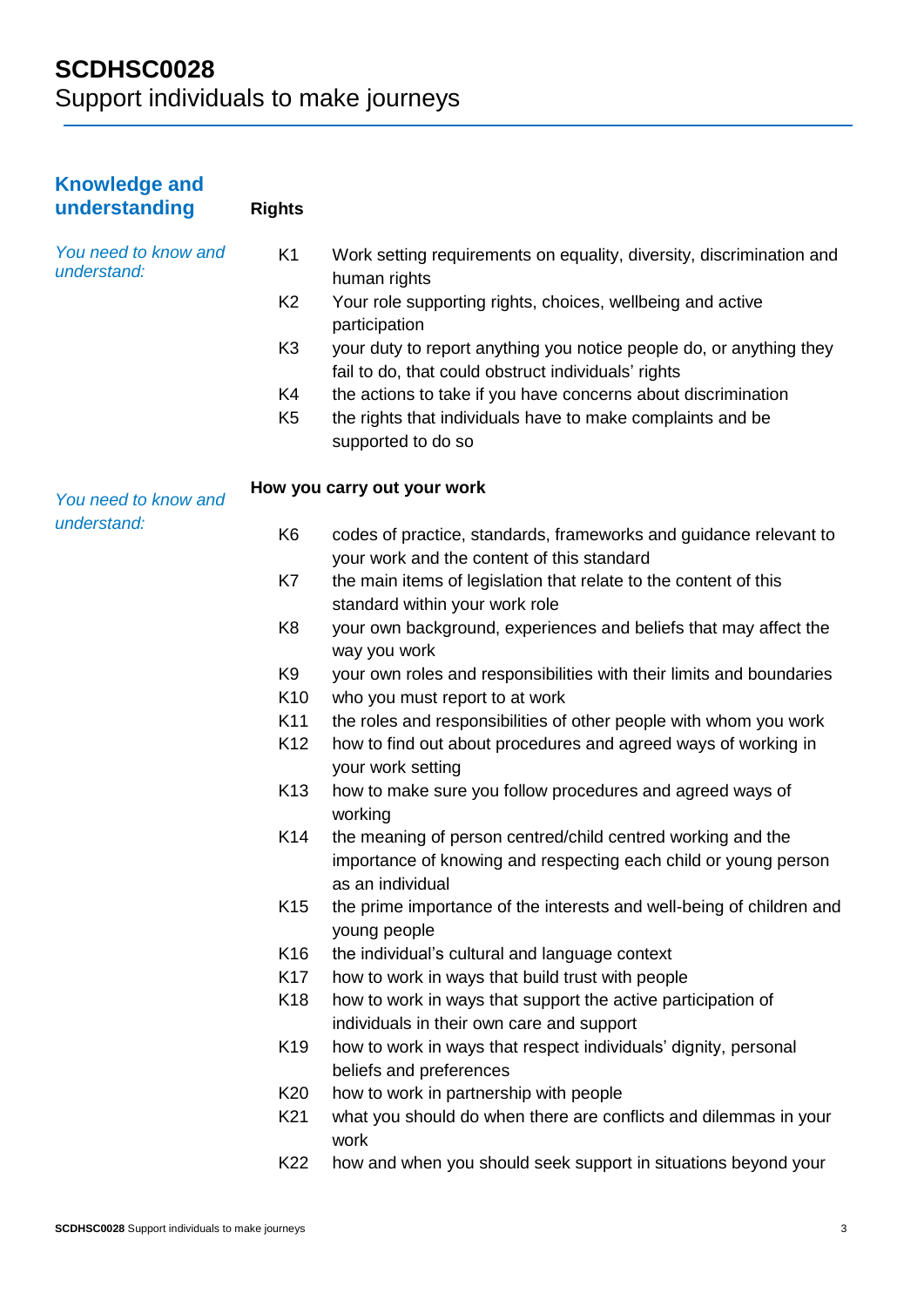|                                                             |                          | experience and expertise                                                                                                   |
|-------------------------------------------------------------|--------------------------|----------------------------------------------------------------------------------------------------------------------------|
|                                                             |                          | Theory for practice                                                                                                        |
| You need to know and<br>understand:                         | K <sub>23</sub>          | the factors that may affect the health, wellbeing and                                                                      |
|                                                             |                          | development of individuals you care for or support                                                                         |
|                                                             | K <sub>24</sub>          | how these affect individuals and how they may affect different<br>individuals differently                                  |
|                                                             | K <sub>25</sub>          | the main stages of human development                                                                                       |
|                                                             | <b>Communication</b>     |                                                                                                                            |
| You need to know and<br>understand:                         | K <sub>26</sub>          | factors that can have a positive or negative effect on the way people<br>communicate                                       |
|                                                             | K <sub>27</sub>          | different methods of communicating                                                                                         |
|                                                             |                          | Personal and professional development                                                                                      |
| You need to know and<br>understand:<br>You need to know and | K <sub>28</sub>          | why it is important to reflect on how you do your work                                                                     |
|                                                             | K <sub>29</sub>          | how to use your reflections to improve the way you work                                                                    |
|                                                             | <b>Health and Safety</b> |                                                                                                                            |
| understand:                                                 | K30                      | your work setting policies and practices for health, safety and<br>security                                                |
|                                                             | K31                      | practices that help to prevent and control infection in the context of<br>this standard                                    |
|                                                             | Safe-guarding            |                                                                                                                            |
| You need to know and<br>understand:                         | K32                      | the duty that everyone has to raise concerns about possible harm or<br>abuse, poor or discriminatory practices             |
|                                                             | K33                      | signs and symptoms of harm or abuse                                                                                        |
|                                                             | K34                      | how and when to report any concerns about abuse, poor or<br>discriminatory practice, resources or operational difficulties |
|                                                             | K <sub>35</sub>          | what to do if you have reported concerns but no action is taken to<br>address them                                         |
| You need to know and                                        |                          | <b>Handling information</b>                                                                                                |
| understand:                                                 | K36                      | legal requirements, policies and procedures for the security and<br>confidentiality of information                         |
|                                                             | K37                      | work setting requirements for recording information and producing<br>reports including the use of electronic communication |
|                                                             | K38                      | what confidentiality means                                                                                                 |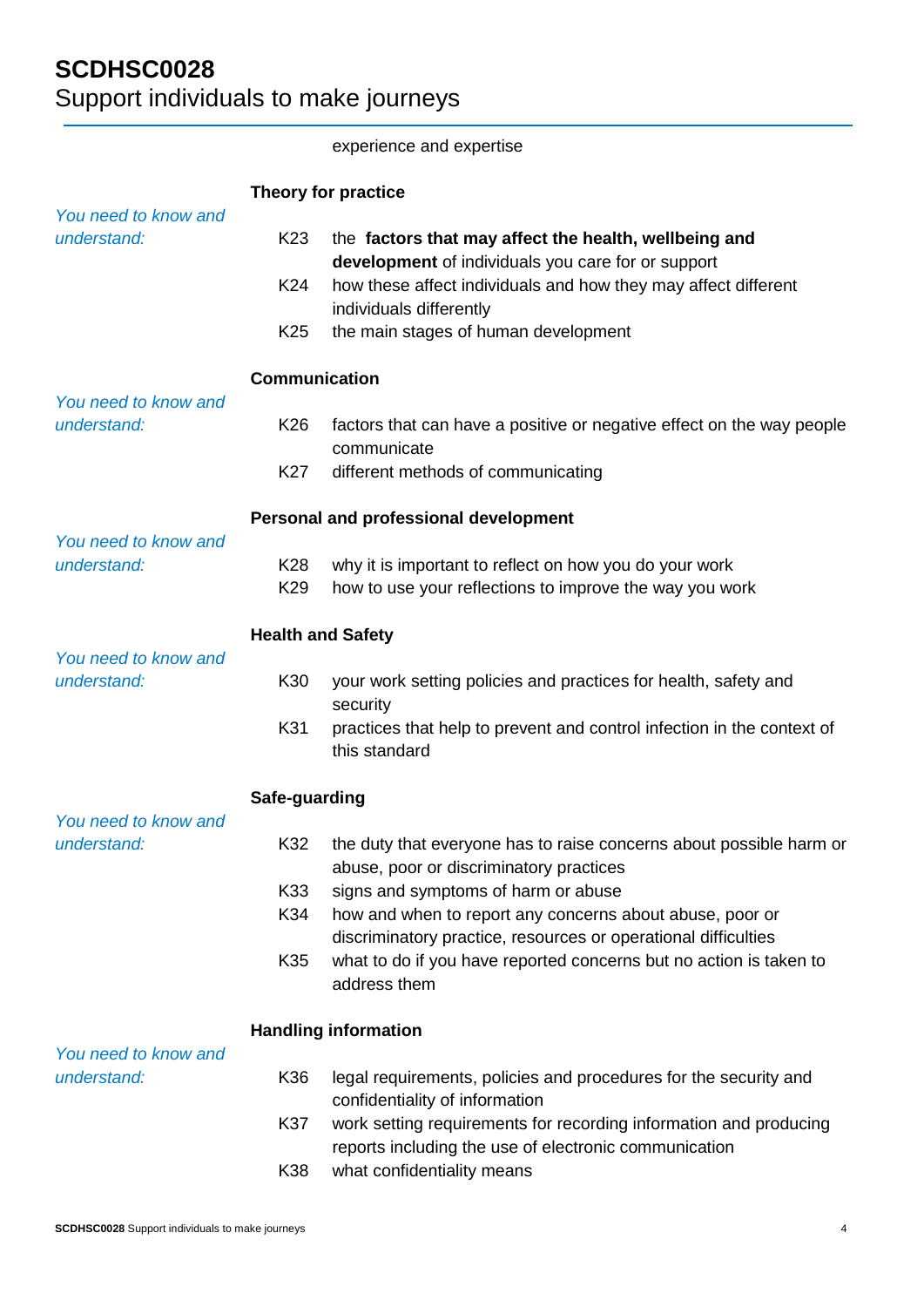K40 when and how to pass on information

### **Specific to this NOS**

*You need to know and understand:* K41 where to go to access information that can inform your practice when supporting individuals to plan and make journeys K42 benefits and difficulties that may occur when supporting individuals to plan and make journeys K43 how to respond to unforeseen problems that may occur during a journey K44 the checks you need to make and the paperwork you need to complete when taking individuals on journeys and when they make unaccompanied journeys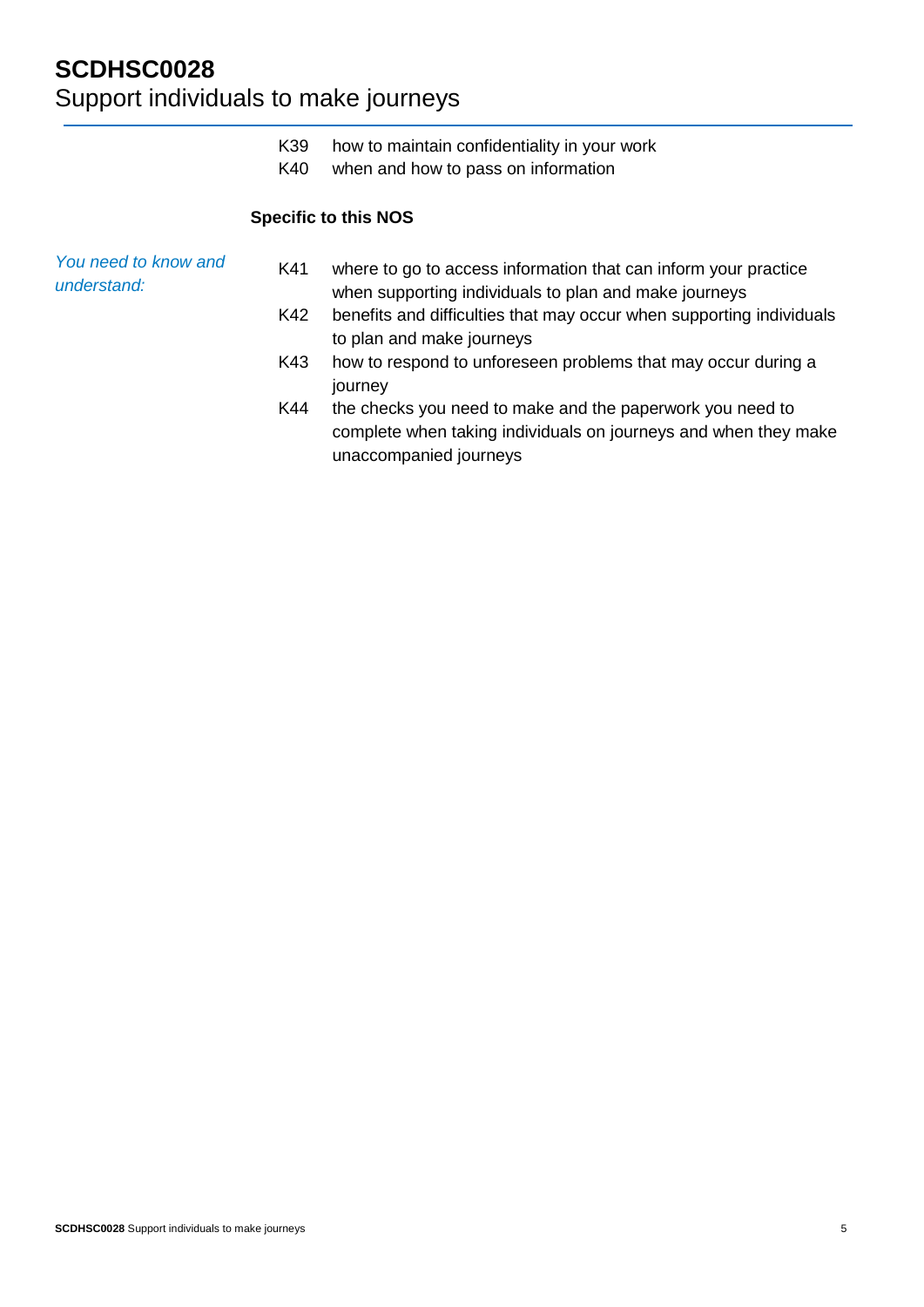## **Additional Information**

**Scope/range related to performance criteria**

The details in this field are explanatory statements of scope and/or examples of possible contexts in which the NOS may apply; they are not to be regarded as range statements required for achievement of the NOS.

Note: Where an individual finds it difficult or impossible to express their own preferences and make decisions about their life, achievement of this standard may require the involvement of advocates or others who are able to represent the views and best interests of the individual.

Where there are language differences within the work setting, achievement of this standard may require the involvement of interpreters or translation services.

**Active participation** is a way of working that regards individuals as active partners in their own care or support rather than passive recipients. Active participation recognises each individual's right to participate in the activities and relationships of everyday life as independently as possible The **individual** is the person you support or care for in your work A **journey** is any outing to support an individual's independence and enable them to take as much control over their life as possible **Key people** are those who are important to an individual and who can make a difference to his or her well-being. Key people may include family, friends, carers and others with whom the individual has a supportive relationship **Others** are your colleagues and other professionals whose work contributes to the individual's well-being and who enable you to carry out your role A **risk** takes account of the likelihood of a hazard occurring and may include the possibility of danger, damage or destruction to the environment and goods; the possibility of injury and harm to people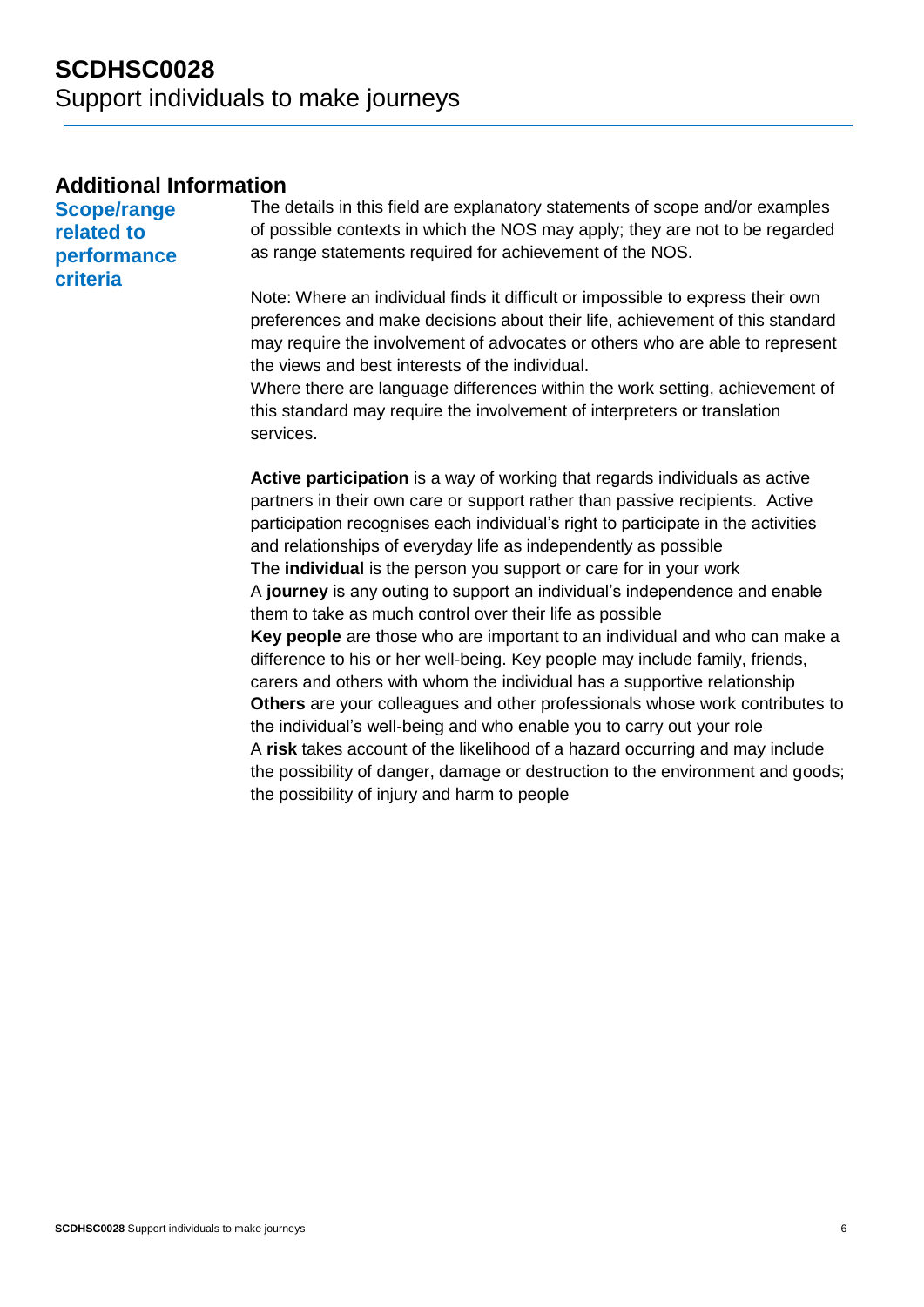## **Scope/range relating to knowledge and understanding**

The details in this field are explanatory statements of scope and/or examples of possible contexts in which the NOS may apply; they are not to be regarded as range statements required for achievement of the NOS.

### **All knowledge statements must be applied in the context of this standard.**

**Factors that may affect the health, wellbeing and development** of individuals may include adverse circumstances or trauma before or during birth; autistic spectrum conditions; dementia; family circumstances; frailty; harm or abuse; injury; learning disability; medical conditions (chronic or acute); mental health; physical disability; physical ill health; poverty; profound or complex needs; sensory needs; social deprivation; substance misuse

**Values** Adherence to codes of practice or conduct where applicable to your role and the principles and values that underpin your work setting, including the rights of children, young people and adults. These include the rights: To be treated as an individual To be treated equally and not be discriminated against To be respected To have privacy To be treated in a dignified way To be protected from danger and harm To be supported and cared for in a way that meets their needs, takes account of their choices and also protects them To communicate using their preferred methods of communication and language To access information about themselves